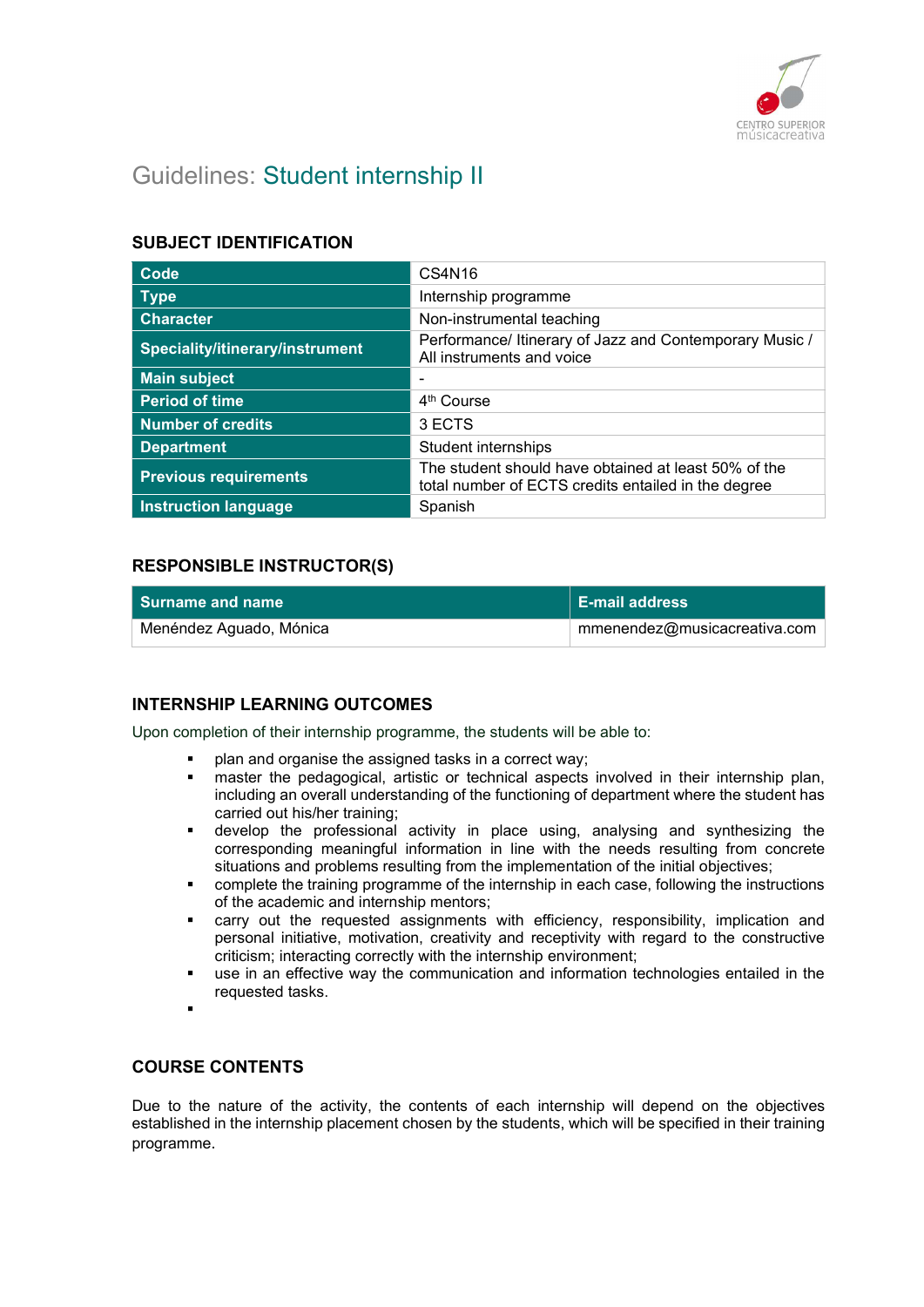

## STUDENT´S STUDY HOURS PLANNING

| <b>Activity type</b>                                                 | <b>Total hours</b> |
|----------------------------------------------------------------------|--------------------|
| <b>Theoretical activities</b>                                        | 4 hours            |
| <b>Practical activities</b>                                          | 54 hours           |
| Other compulsory training activities (thematic days, seminars, etc.) | 2 hours            |
| <b>Student working hours</b>                                         | 28 hours           |
| Internship preparation                                               | 2 hours            |
| <b>Total studying hours</b>                                          | $60+30 = 90$ hours |

## **METHODOLOGY**

| <b>Theoretical activities</b>                                                     | At the beginning of the internship, the students will have a 2-<br>hour session with their academic mentor in order to explain the<br>internship content, format and methodology. |
|-----------------------------------------------------------------------------------|-----------------------------------------------------------------------------------------------------------------------------------------------------------------------------------|
| <b>Practical activities</b>                                                       | Practical application of the student previous experience                                                                                                                          |
| <b>Other compulsory training</b><br>activities (thematic days,<br>seminars, etc.) | MTAs and other activities according to the teacher's criteria.                                                                                                                    |

## ASSESSMENT TOOLS

| <b>Theoretical activities</b>                                                   | Participation: The students must actively participate in all the<br>activities, showing interest and understanding.                                            |
|---------------------------------------------------------------------------------|----------------------------------------------------------------------------------------------------------------------------------------------------------------|
|                                                                                 | Forms delivery: The students must hand in the assessment forms<br>established after the course.                                                                |
|                                                                                 | Participation: The students must actively participate in all the<br>activities, showing interest and understanding                                             |
| <b>Practical activities</b>                                                     | Continuous evaluation: The students must fulfil the objectives as<br>planned in their weekly sessions.                                                         |
|                                                                                 | Forms delivery: The students must hand in the assessment forms<br>established after the course                                                                 |
| <b>Other educational mandatory</b><br>activities (workshops,<br>seminars, etc.) | The students must actively participate in the<br>Participation:<br>different relevant events as considered by the instructor or by the<br>degree coordinators. |

## ASSESSMENT CRITERIA

| Theoretical activities | Participation<br>Assessment forms delivery |
|------------------------|--------------------------------------------|
|------------------------|--------------------------------------------|